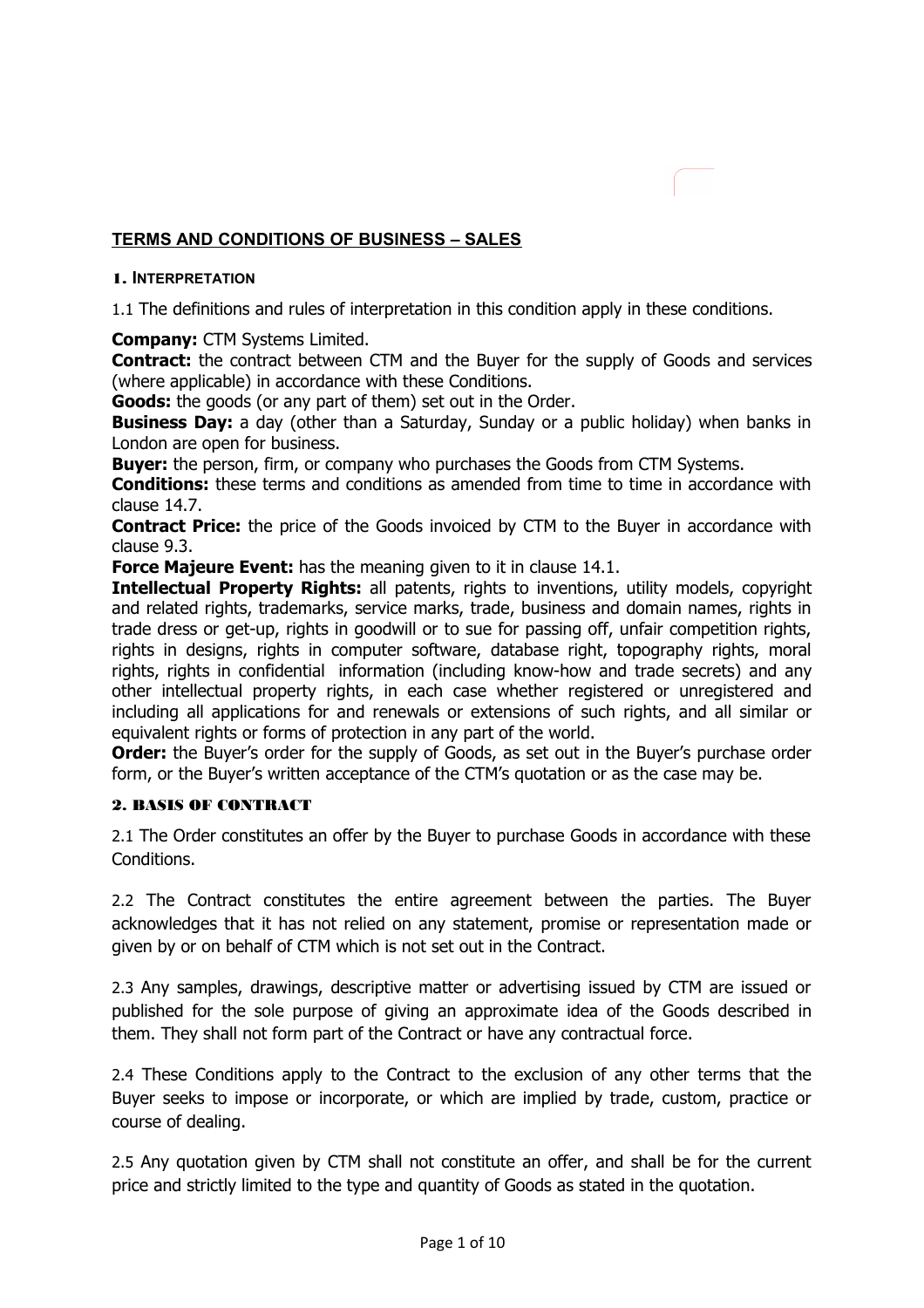## 3. GOODS

3.1 To the extent that the Goods are to be manufactured in accordance with a specification supplied by the Buyer, the Buyer shall indemnify CTM against all liabilities, costs, expenses, damages and losses (including any direct, indirect or consequential losses, loss of profit, loss of reputation and all interest, penalties and legal and other reasonable professional costs and expenses) suffered or incurred by CTM in connection with any claim made against CTM for actual or alleged infringement of a third party's intellectual property rights arising out of or in connection with the CTM's use of the specification. This clause 3.2 shall survive termination of the Contract.

3.2 The CTM's employees or agents are not authorised to make any representations concerning the Goods unless confirmed by CTM in writing. The Buyer acknowledges that it does not rely on, and waives any claim for breach of any such representations which are not so confirmed.

3.3 CTM is unable to advise the Buyer on the fitness of the Goods for any particular purpose, their storage or application. Unless CTM gives written advice or a written recommendation, the Buyer is entirely responsible for satisfying itself that the Goods are fit for the intended use either by relying on their own expertise or by obtaining professional advice.

3.4 CTM reserves the right to amend the specification if required by any applicable statutory or regulatory requirements. Dimensions and other physical properties of the Goods are subject to reasonable manufacturing tolerances.

#### 4. DELIVERY OF GOODS

4.1 CTM shall ensure that: (a) each delivery of the Goods is accompanied by a delivery note; and (b) if CTM requires the Buyer to return any packaging material to CTM, that fact is clearly stated on the delivery note. The Buyer shall make any such packaging materials available for collection at such times as CTM shall reasonably request. Returns of packaging materials shall be at the CTM's expense.

4.2 CTM shall deliver the Goods to the location set out in the Order or such other location as the parties may agree ("Delivery Location") at any time after CTM notifies the Buyer that the Goods are ready. Delivery shall be as near as possible to the Delivery Location, where CTM believes that such place is suitable for unloading during the normal working hours of CTM on a Business Day.

4.3 Where the Goods are delivered by CTM, delivery of the Goods shall be completed on the Goods' arrival at the Delivery Location. The Buyer shall be solely responsible for the unloading of the Goods and CTM shall not be liable for any damage that occurs during such unloading. In the event that the same exceeds a period of one hour then demurrage may be charged by CTM to the Buyer.

4.4 Where the Goods are collected by the Buyer then delivery of the Goods shall be completed upon completion of the loading of the Goods. CTM shall not be liable for any damage that occurs during the loading or unloading of the Goods.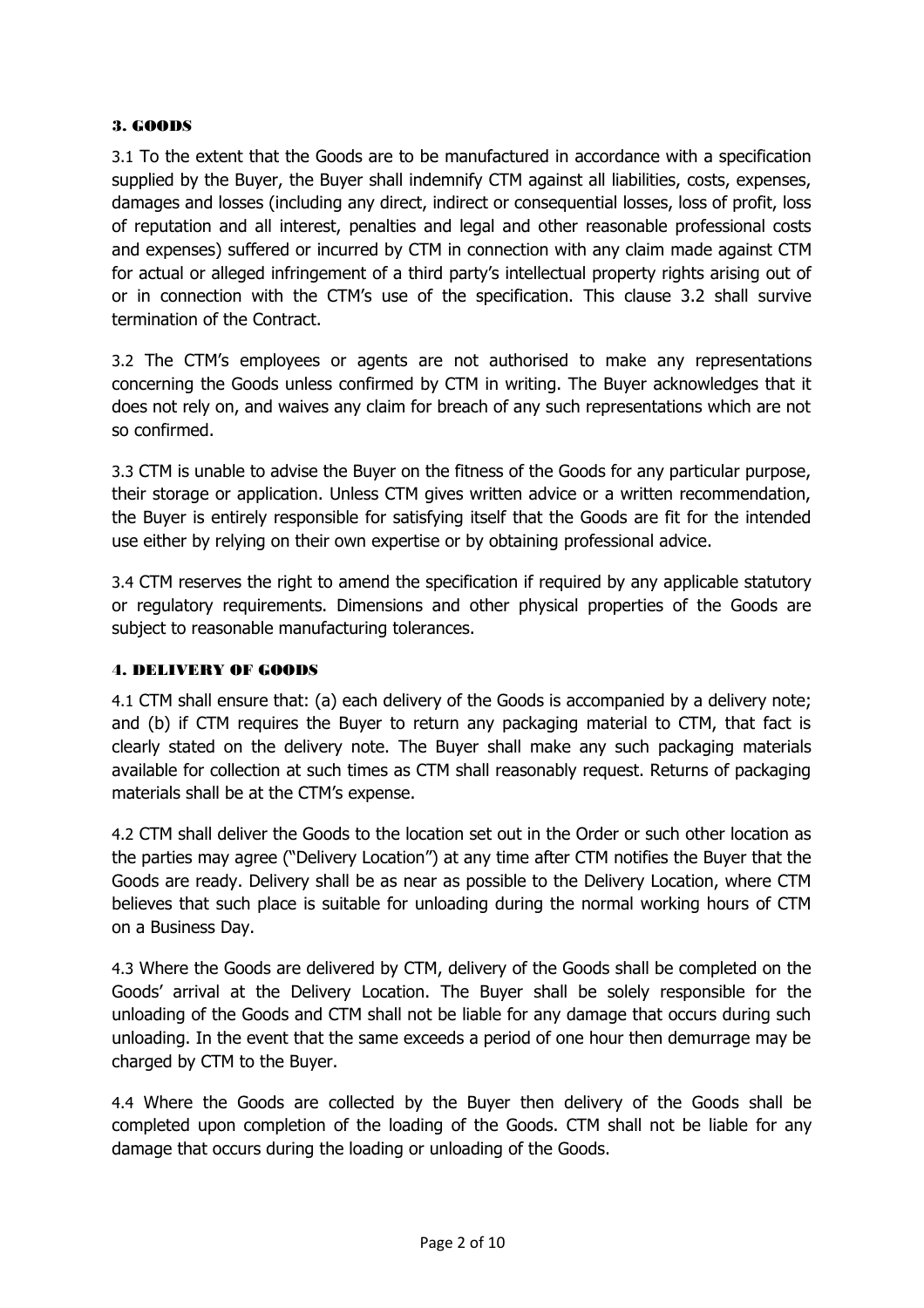4.5 Any claims by the Buyer in respect of alleged shortage or damage or loss in transit must be notified to CTM within 24 hours of delivery and confirmed in writing within three days of delivery taking place. Any evident damage to external packaging must be the subject of an endorsement on the CTM's delivery note at the time of delivery. No claim can be made by the Buyer under this clause if an acceptance note relating to the Goods has been signed by the Buyer or his agent or employee without reference to the alleged damage, shortage or loss in transit.

4.6 Any dates quoted for delivery of the Goods are approximate only, and the time of delivery is not of the essence. CTM shall not be liable for any delay in delivery of the Goods that is caused by a Force Majeure Event or the Buyer's failure to provide CTM with adequate delivery instructions or any other instructions that are relevant to the supply of the Goods.

4.7 If CTM fails to deliver the Goods, its liability shall be limited to the costs and expenses incurred by the Buyer in obtaining replacement goods of similar description and quality in the cheapest market available, less the price of the Goods. CTM shall have no liability for any failure to deliver the Goods to the extent that such failure is caused by a Force Majeure Event, the Buyer's failure to provide CTM with adequate delivery instructions for the Goods or any relevant instruction related to the supply of the Goods.

4.8 If the Buyer fails to accept or take delivery of the Goods within seven Business Days of CTM notifying the Buyer that the Goods are ready, then except where such failure or delay is caused by a Force Majeure Event or by the CTM's failure to comply with its obligations under the Contract in respect of the Goods:

(a) delivery of the Goods shall be deemed to have been completed at 9.00 am on the Business Day following the day on which CTM notified the Buyer that the Goods were ready; and

(b) CTM shall store the Goods until delivery takes place, and charge the Buyer on an indemnity basis for all related costs and expenses (including insurance).

4.9 If 28 days after CTM notified the Buyer that the Goods were ready for delivery the Buyer has not accepted or taken delivery of them, CTM may resell or otherwise dispose of part or all of the Goods and, after deducting reasonable storage and selling costs, account to the Buyer for any excess over the price of the Goods or charge the Buyer for any shortfall below the price of the Goods.

4.10 CTM may deliver the Goods by instalments, which shall be invoiced and paid for separately. Each instalment shall constitute a separate contract. Any delay in delivery or defect in an instalment shall not entitle the Buyer to cancel any other instalment.

4.11 CTM shall be under no obligation to make any delivery of Goods to the Buyer if the Buyer is in breach of any of these Conditions.

# 5. QUALITY OF GOODS

5.1 CTM warrants that on delivery, and for a period of 12 months from the date of delivery ("Warranty Period"), the Goods shall: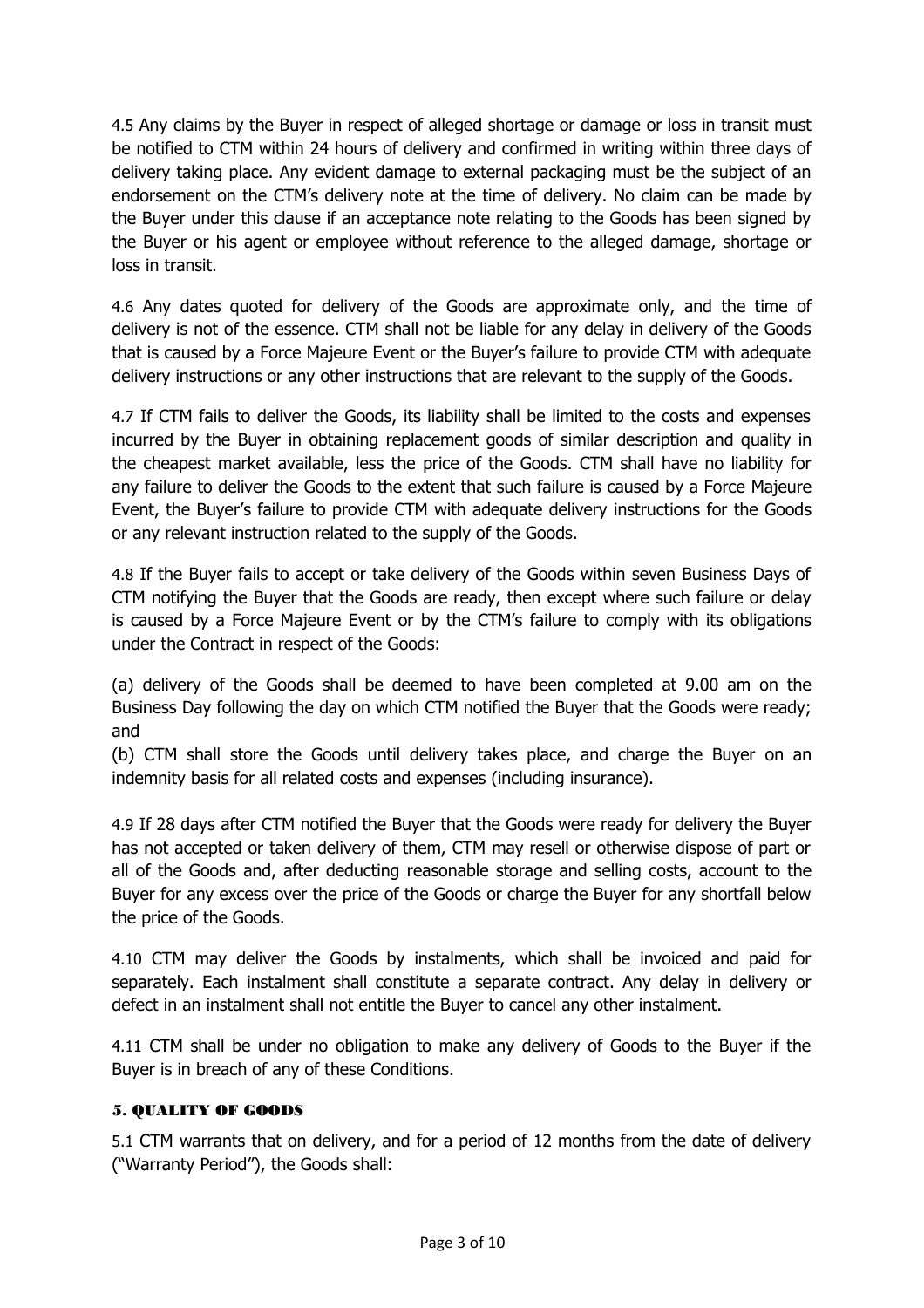(a) be as described in CTM's specification as appropriate;

(b) be free from material defects in design, material and workmanship; and

(c) be of satisfactory quality (within the meaning of the Sale of Goods Act 1979).

5.2 Subject to clause 5.3 if:

(a) the Buyer gives notice in writing during the Warranty Period within a reasonable time of discovery that some or all of the Goods do not comply with the warranty set out in clause 5.1;

(b) CTM is given a reasonable opportunity of examining such Goods; and

(c) the Buyer (if asked to do so by CTM) returns such Goods to the CTM's place of business at the Buyer's cost, then CTM shall, at its option, repair or replace the defective Goods, or refund the price of the defective Goods in full.

5.3 CTM shall not be liable for the Goods' failure to comply with the warranty in clause 5.1 if: (a) the Buyer makes any further use of such Goods after giving a notice in accordance with clause 5.2;

(b) the defect arises because the Buyer failed to follow the manufacturer's oral or written instructions as to the storage, installation, commissioning, use or maintenance of the Goods or (if there are none) good trade practice;

(c) the defect arises as a result of CTM following any drawing, design or specification supplied by the Buyer;

(d) the Buyer alters or repairs such Goods without the written consent of CTM;

(e) the defect arises as a result of fair wear and tear, willful damage, negligence, or abnormal working conditions; or

(f) the Goods differ from the specification as a result of changes made to ensure they comply with applicable statutory or regulatory standards; or (g) the Buyer has not paid in full for the Goods.

5.4 Except as provided in this clause 5.4, CTM shall have no liability to the Buyer in respect of the Goods' failure to comply with the warranty set out in clause 5.1.

5.5 The terms of these Conditions shall apply to any repaired or replacement Goods supplied by CTM under clause 5.2.

# 6. RETURNS

6.1 Goods returned at the Buyer's request not on the CTM's own vehicle shall be at the Buyer's risk regarding insurance for a value not less than the full invoice price.

6.2 Costs of collection and re-delivery of replacement items will be met by the Buyer unless attributable to the negligence of CTM. Only Goods returned in saleable condition can be accepted for credit. CTM reserves the right to levy a re-stocking and handling charge. All returns must be sanctioned by CTM prior to Goods being brought back.

#### 7. TITLE AND RISK

7.1 The risk in the Goods shall pass to the Buyer on completion of delivery where the Goods are delivered by CTM. Where the Goods are collected by the Buyer, the risk in the Goods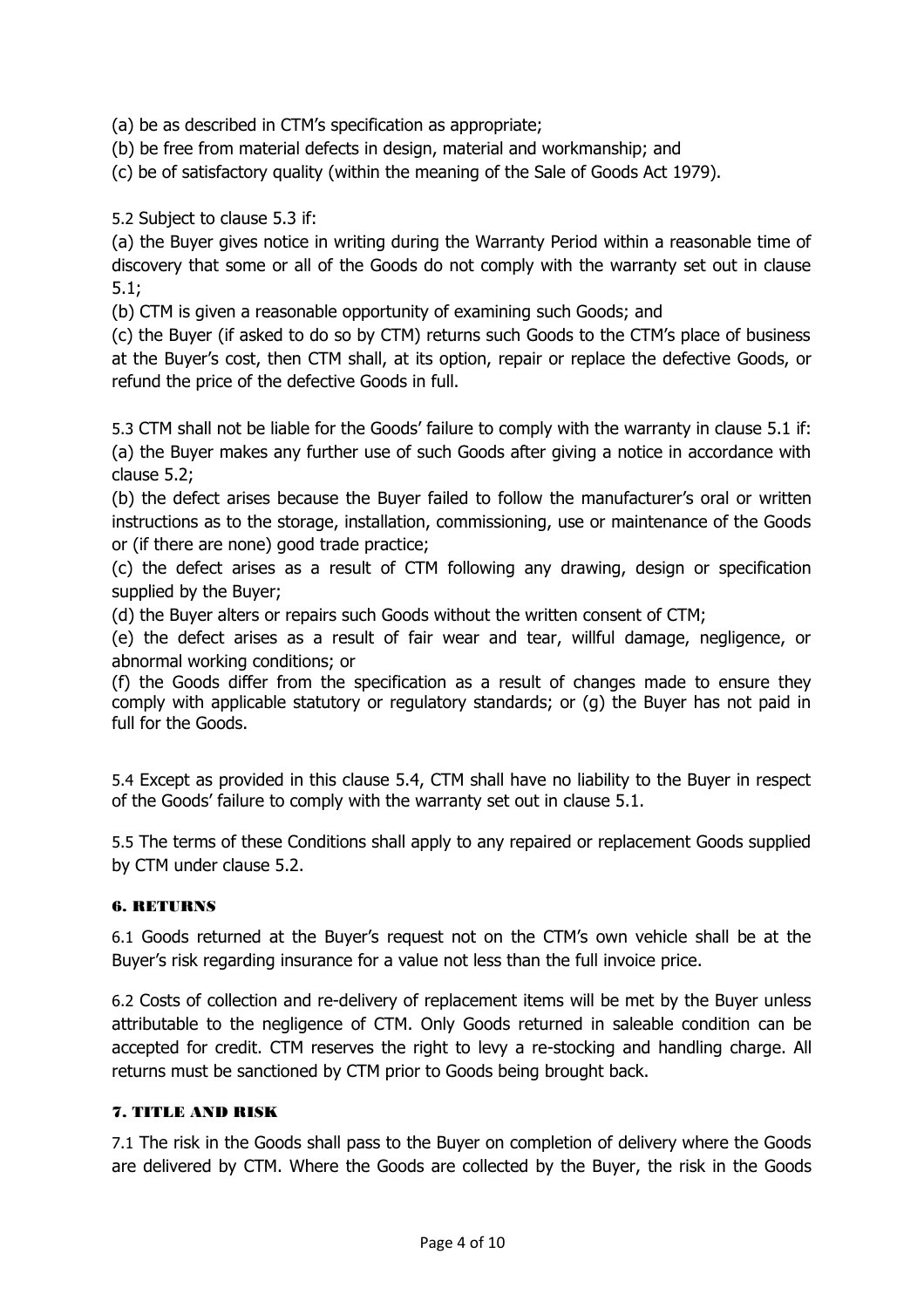shall pass to the Buyer when the employees or agents of CTM have completed lading to the satisfaction of the vehicle's driver.

7.2 Title to the Goods shall not pass to the Buyer until CTM has received payment in full (in cash or cleared funds) for:

(a) the Goods; and

(b) any other goods that CTM has supplied to the Buyer.

7.3 Until title to the Goods has passed to the Buyer, the Buyer shall:

(a) hold the Goods on a fiduciary basis as the CTM's bailee;

(b) store the Goods separately from all other goods held by the Buyer so that they remain readily identifiable as the CTM's property;

(c) not remove, deface or obscure any identifying mark or packaging on or relating to the Goods;

(d) maintain the Goods in satisfactory condition and keep them insured against all risks for their full price on the CTM's behalf from the date of delivery;

(e) notify CTM immediately if it becomes subject to any of the events listed in clause 12.1; and

(f) give CTM such information relating to the Goods as CTM may require from time to time, but the Buyer may resell or use the Goods in the ordinary course of its business provided that any such sale of the Goods shall take place as the CTM's bailee and that the entire proceeds of sale are held in trust for CTM and shall not be mingled with other monies or paid into any overdrawn bank account.

7.4 If before title to the Goods passes to the Buyer the Buyer becomes subject to any of the events listed in clause 12.1, or CTM reasonably believes that any such event is about to happen and notifies the Buyer accordingly, then, provided the Goods have not been resold, or irrevocably incorporated into another product, and without limiting any other right or remedy CTM may have, CTM may at any time require the Buyer to deliver up the Goods and, if the Buyer fails to do so promptly, enter any premises of the Buyer or of any third party where the Goods are stored in order to recover them.

#### 8. BUYER'S OBLIGATIONS

8.1 The Buyer shall:

(a) ensure that the terms of the Order and any specification are complete and accurate; and (b) in the event that the Goods do not accord with the Order, the Buyer must notify CTM within 24 hours from the date of delivery and be confirmed in writing to CTM within three days, failing which the Buyer will be deemed to have accepted the Goods.

## 9. CHARGES AND PAYMENT

9.1 The price for Goods shall be the price set out in the Order. Unless otherwise stated, the price of the Goods is exclusive of all costs and charges of packaging, insurance, transport of the Goods which shall be paid by the Buyer when it pays for the Goods.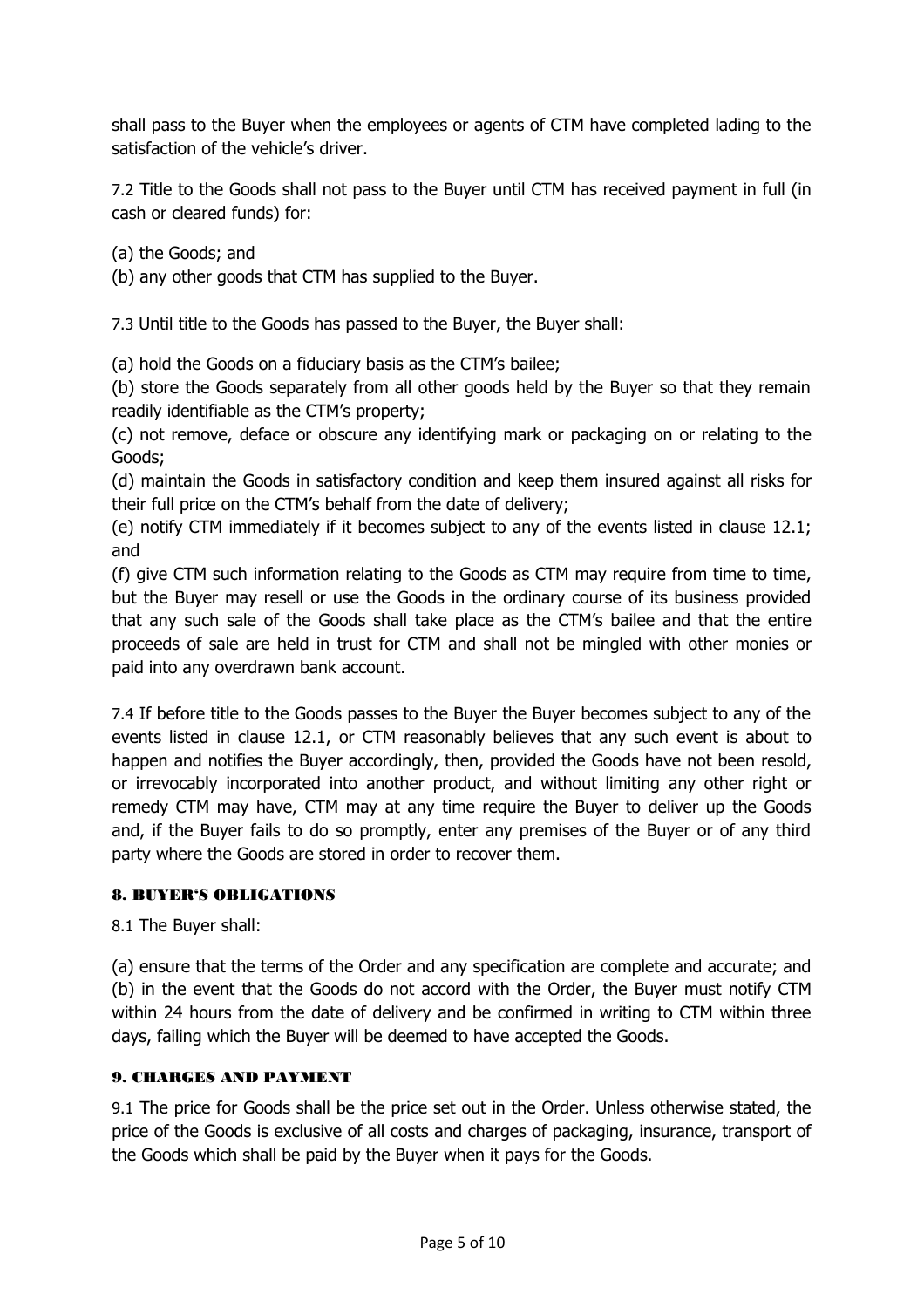9.2 CTM reserves the right to increase the price of the Goods by giving notice to the Buyer at any time before delivery, to reflect any increase in the cost of the Goods to CTM that is due to:

(a) any factor beyond the control of CTM (including foreign exchange fluctuations, increases in taxes and duties, and increases in labour, materials and other manufacturing costs);

(b) any request by the Buyer to change the delivery date(s), the number of deliveries, quantities or types of Goods ordered, or any specification; or

(c) any delay caused by any instructions of the Buyer in respect of the Goods or failure of the Buyer to give CTM adequate or accurate information or instructions in respect of the Goods.

9.3 CTM shall invoice the Buyer on or at any time after completion of delivery of the Goods.

9.4 CTM shall have the right to invoice the Buyer by e-mail where the Buyer has consented to invoices being submitted in this manner. Where invoices are sent out using electronic mail they will be deemed to have been received by the Buyer on the date when they are sent provided that the electronic mail is transmitted between the hours of 9.00am and 5.00pm on a Business Day. If the invoice is sent by e-mail from CTM to the Buyer outside of the above times then the Buyer will be deemed to have received the invoice on the next Business Day.

9.5 The Buyer shall pay each invoice submitted by CTM:

(a) by the end of the month following the month of issue of the invoice; and

(b) in full and in cleared funds to a bank account nominated in writing by CTM, and time for payment shall be of the essence of the Contract.

9.6 All amounts payable by the Buyer under the Contract are exclusive of amounts in respect of value added tax chargeable from time to time ("VAT"). Where any taxable supply for VAT purposes is made under the Contract by CTM to the Buyer, the Buyer shall, on receipt of a valid VAT invoice from CTM, pay to CTM such additional amounts in respect of VAT as are chargeable on the supply of the Goods at the same time as payment is due for the supply of the Goods.

9.7 Without limiting any other right or remedy of CTM, if the Buyer fails to make any payment due to CTM under the Contract by the due date for payment ("Due Date"), CTM shall have the right to charge interest on the overdue amount at the rate of 2% per month of the Contract Price from the Due Date until the date of actual payment of the overdue amount, whether before or after judgment.

9.8 The Buyer shall pay all amounts due under the Contract in full without any deduction or withholding except as required by law and the Buyer shall not be entitled to assert any credit, set-off or counterclaim against CTM in order to justify withholding payment of any such amount in whole or in part. CTM may, without limiting its other rights or remedies, set off any amount owing to it by the Buyer against any amount payable by CTM to the Buyer.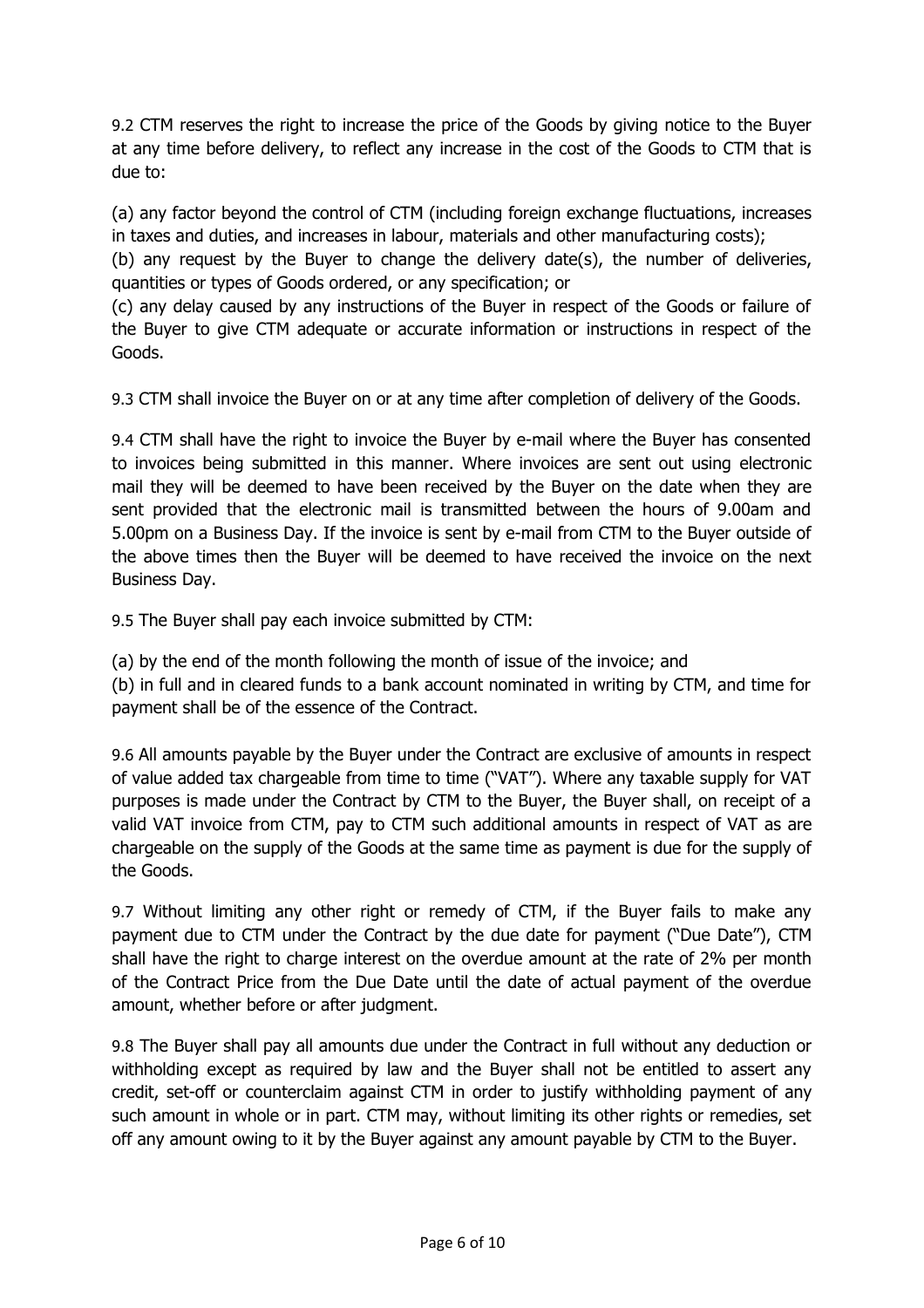9.9 Non-payment by the Buyer by the Due Date shall entitle CTM to demand payment of all outstanding balances under the Contract or any other contract or agreement between the parties whether due or not and to cancel forthwith any outstanding orders and credit facilities without prejudice to all other rights CTM may have.

9.10 The Buyer must pay to CTM all and any reasonable expenses and legal costs incurred by CTM in taking any steps, including Court action, to enforce the Buyer's obligations under the Contract for the payment of any monies owed by the Buyer to CTM.

## 10. CONFIDENTIAL INFORMATION

Neither party shall during and after termination of this Contract, without the prior written consent of the other party use or disclose to any other party any information of the other party which is identified as confidential or which is confidential by its nature. This clause 10 shall survive termination of the Contract.

# 11. LIMITATION OF LIABILITY: THE BUYER'S ATTENTION IS PARTICULARLY DRAWN TO THIS CLAUSE

11.1 Nothing in these Conditions shall limit or exclude the CTM's liability for:

(a) death or personal injury caused by its negligence, or the negligence of its employees, agents or subcontractors;

(b) fraud or fraudulent misrepresentation;

(c) breach of the terms implied by section 2 of the Supply of Goods and Services Act 1982 (title and quiet possession);

(d) breach of the terms implied by section 12 of the Sale of Goods Act 1979 (title and quiet possession); or

(e) defective products under the Consumer Protection Act 1987.

11.2 Subject to clause 11.1:

(a) CTM shall under no circumstances whatever be liable to the Buyer, whether in contract, tort (including negligence), breach of statutory duty, or otherwise, for any loss of profit, or any indirect or consequential loss arising under or in connection with the Contract; and (b) the CTM's total liability to the Buyer in respect of all other losses arising under or in connection with the Contract, whether in contract, tort (including negligence), breach of statutory duty, or otherwise, shall in no circumstances exceed the Contract Price.

11.3 Except as set out in these Conditions, all warranties, conditions and other terms implied by statute or common law are, to the fullest extent permitted by law, excluded from the Contract.

11.4 This clause 11 shall survive termination of the Contract.

#### 12. TERMINATION

12.1 Without limiting its other rights or remedies, CTM may terminate the Contract with immediate effect by giving written notice to the other party if: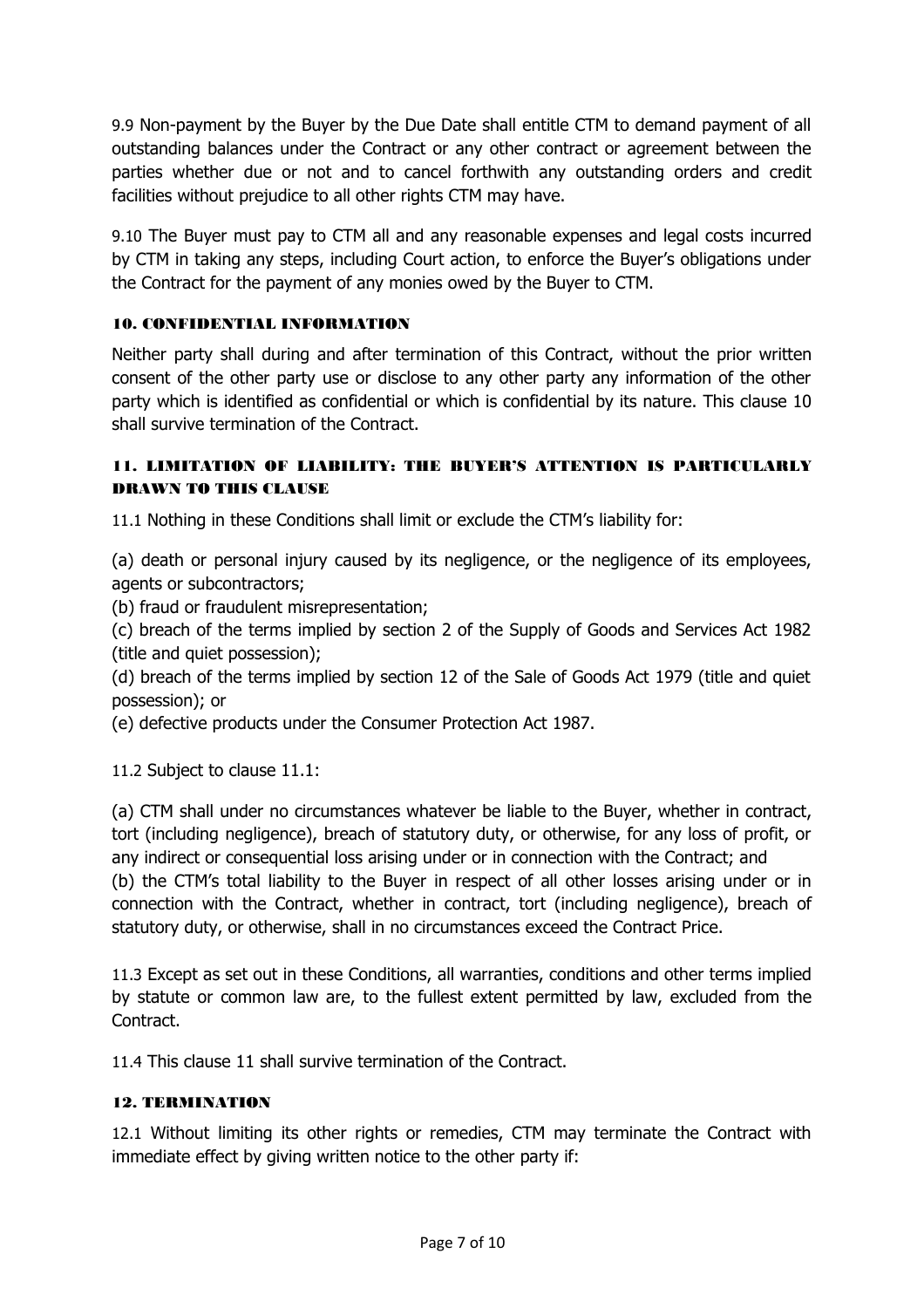(a) the Buyer defaults in any of its payment obligations;

(b) the Buyer commits a material breach of its obligations under this Contract and (if such breach is remediable) fails to remedy that breach within 10 days after receipt of notice in writing of the breach;

(c) any distress or execution is levied upon any assets of the Buyer;

(d) a winding up petition is filed in relation to the Buyer, or where the Buyer is an individual, they become subject to a bankruptcy petition or order;

(e) the Buyer makes a resolution for its winding up, makes an arrangement or composition with its creditors or makes an application to a Court of competent jurisdiction for protection from its creditors or an administration or winding up order is made or an administrator or receiver is appointed in relation to the Buyer;

(f) the financial position of the Buyer deteriorates to such an extent that in the opinion of CTM the capability of the Buyer adequately to fulfil its obligations in accordance with the Contract has been placed in jeopardy; or

(g) the Buyer suspends, or threatens to suspend, payment of its debts and/or threatens to suspend, ceases or threatens to cease to carry on all or substantially the whole of its business.

12.2 Without limiting its other rights or remedies, CTM may terminate the Contract:

(a) by giving the Buyer 14 days' written notice; or

(b) with immediate effect by giving written notice to the Buyer if the Buyer fails to pay any amount due under this Contract on the due date for payment.

12.3 Without limiting its other rights or remedies, CTM shall have the right to suspend all further deliveries of Goods under the Contract or any other contract between the Buyer and CTM if:

(a) the Buyer fails to pay any amount due under this Contract on the due date for payment; or

(b) the Buyer becomes subject to any of the events listed in clause 12.1 or CTM reasonably believes that the Buyer is about to become subject to any of them.

#### 13. CONSEQUENCES OF TERMINATION

On termination of the Contract for any reason: (a) the Buyer shall immediately pay to CTM all of the CTM's outstanding unpaid invoices and interest; (b) the accrued rights and remedies of CTM as at termination shall not be affected, including the right to claim damages in respect of any breach of the Contract which existed at or before the date of termination or expiry; and (c) clauses which expressly or by implication have effect after termination shall continue in full force and effect.

#### 14. GENERAL

14.1 Force majeure:

(a) For the purposes of this Contract, "Force Majeure Event" means an event beyond the reasonable control of CTM including but not limited to strikes, lock-outs or other industrial disputes (whether involving the workforce of the party or any other party), failure of a utility service or transport network, act of God, war, riot, civil commotion, malicious damage,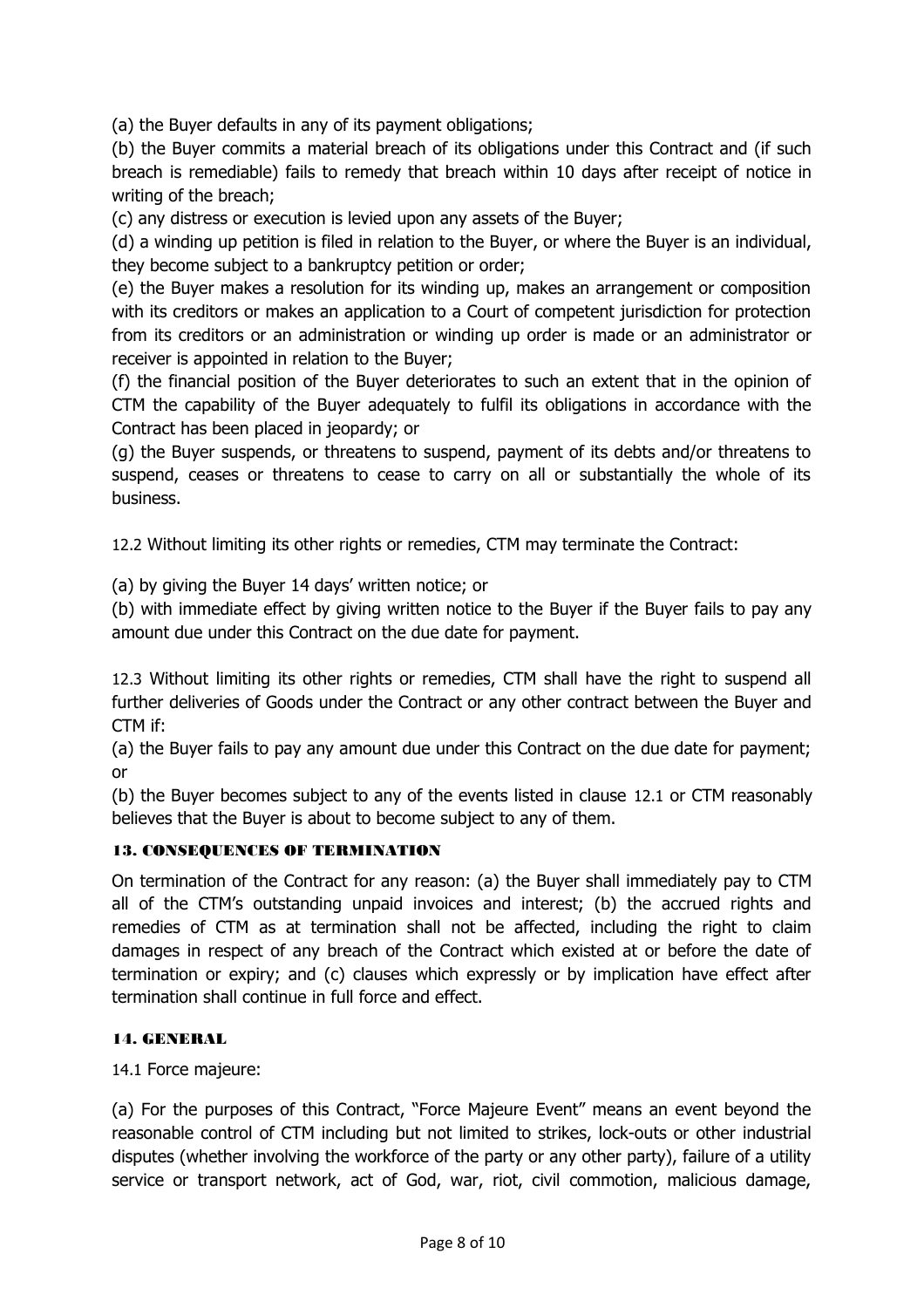compliance with any law or governmental order, rule, regulation or direction, accident, breakdown of plant or machinery, fire, flood, storm or by any failure of the CTM's subcontractors to supply CTM.

(b) CTM shall not be liable to the Buyer as a result of any delay or failure to perform its obligations under this Contract as a result of a Force Majeure Event.

(c) If the Force Majeure Event prevents CTM from providing any of the Goods for more than 14 days, CTM shall, without limiting its other rights or remedies, have the right to terminate this Contract immediately by giving written notice to the Buyer.

14.2 Assignment and subcontracting:

(a) CTM may at any time assign, transfer, charge, subcontract or deal in any other manner with all or any of its rights under the Contract and may subcontract or delegate in any manner any or all of its obligations under the Contract to any third party.

(b) The Buyer shall not, without the prior written consent of CTM, assign, transfer, charge, subcontract or deal in any other manner with all or any of its rights or obligations under the Contract.

14.3 Data and Data Protection:

(a) CTM may use any information that the Buyer has provided to CTM to enable a search to be made with credit reference agencies to assess the creditworthiness of the Buyer and to search against any personal credit records of all directors and/or proprietors of the Buyer (in respect of which the Buyer confirms that all necessary consents from the individuals have been obtained) where the Buyer has sought or has entered into credit terms with CTM. Such searches may include a search against current or previous addresses in the last three years

(b) For the purposes of credit referencing, fraud prevention and any money laundering regulations that may apply, CTM may share the account information and trade history with other lenders and credit reference agencies. CTM may from time to time review the account of the Buyer, and further searches of credit reference agencies and/or personal credit record searches may be undertaken by CTM.

(c) Under the Data Protection Act 1998 those individuals referred to in clause 14.3(a) above have the right to apply for a copy of the information about them held by CTM, for which CTM may charge a small fee, and have the right to correct any inaccuracies in any such information held.

14.4 Waiver and cumulative remedies:

(a) A waiver of any right under the Contract is only effective if it is in writing and shall not be deemed to be a waiver of any subsequent breach or default. No failure or delay by CTM in exercising any right or remedy under the Contract or by law shall constitute a waiver of that or any other right or remedy, nor preclude or restrict its further exercise. No single or partial exercise of such right or remedy shall preclude or restrict the further exercise of that or any other right or remedy.

(b) Unless specifically provided otherwise, rights arising under the Contract are cumulative and do not exclude rights provided by law.

14.5 Severance: